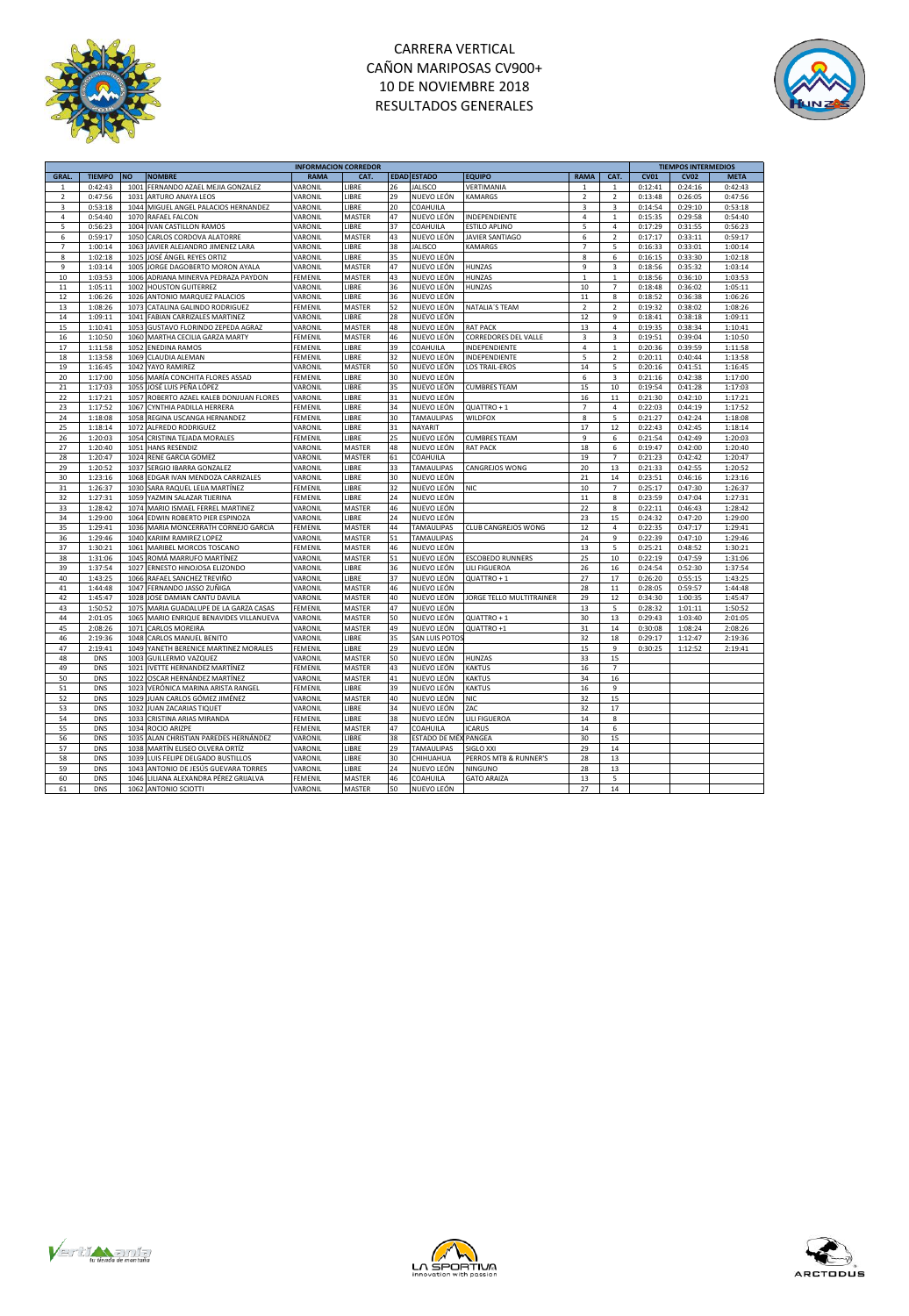

# CARRERA VERTICAL CAÑON MARIPOSAS CV900+ 10 DE NOVIEMBRE 2018 RESULTADOS FEMENIL



|       |               |           |                                        | <b>INFORMACION CORREDOR</b> |               |    |                    |                      |                |      | <b>TIEMPOS INTERMEDIOS</b> |             |             |  |
|-------|---------------|-----------|----------------------------------------|-----------------------------|---------------|----|--------------------|----------------------|----------------|------|----------------------------|-------------|-------------|--|
| GRAL. | <b>TIEMPO</b> | <b>NO</b> | <b>NOMBRE</b>                          | <b>RAMA</b>                 | CAT.          |    | <b>EDAD ESTADO</b> | <b>EQUIPO</b>        | <b>RAMA</b>    | CAT. | CVO1                       | <b>CV02</b> | <b>META</b> |  |
| 10    | 1:03:53       |           | 1006 ADRIANA MINERVA PEDRAZA PAYDON    | FEMENIL                     | <b>MASTER</b> | 43 | NUEVO LEÓN         | <b>HUNZAS</b>        |                |      | 0:18:56                    | 0:36:10     | 1:03:53     |  |
| 13    | 1:08:26       |           | 1073 CATALINA GALINDO RODRIGUEZ        | <b>FEMENIL</b>              | <b>MASTER</b> | 52 | NUEVO LEÓN         | NATALIA'S TEAM       |                |      | 0:19:32                    | 0:38:02     | 1:08:26     |  |
| 16    | 1:10:50       |           | 1060 MARTHA CECILIA GARZA MARTY        | <b>FEMENIL</b>              | MASTER        | 46 | NUEVO LEÓN         | CORREDORES DEL VALLE | $\overline{3}$ |      | 0:19:51                    | 0:39:04     | 1:10:50     |  |
| 17    | 1:11:58       |           | 1052 ENEDINA RAMOS                     | <b>FEMENIL</b>              | <b>IIBRF</b>  | 39 | COAHUILA           | INDEPENDIENTE        |                |      | 0:20:36                    | 0:39:59     | 1:11:58     |  |
| 18    | 1:13:58       |           | 1069 CLAUDIA ALEMAN                    | <b>FEMENIL</b>              | LIBRE         | 32 | NUEVO LEÓN         | INDEPENDIENTE        |                |      | 0:20:11                    | 0:40:44     | 1:13:58     |  |
| 20    | 1:17:00       |           | 1056 MARÍA CONCHITA FLORES ASSAD       | <b>FEMENIL</b>              | LIBRE         | 30 | NUEVO LEÓN         |                      | 6              |      | 0:21:16                    | 0:42:38     | 1:17:00     |  |
| 23    | 1:17:52       |           | 1067 CYNTHIA PADILLA HERRERA           | <b>FEMENIL</b>              | LIBRE         | 34 | NUEVO LEÓN         | QUATTRO + 1          |                |      | 0:22:03                    | 0:44:19     | 1:17:52     |  |
| 24    | 1:18:08       |           | 1058 REGINA USCANGA HERNANDEZ          | <b>FEMENIL</b>              | <b>LIBRE</b>  | 30 | <b>TAMAULIPAS</b>  | <b>WILDFOX</b>       | 8              |      | 0:21:27                    | 0:42:24     | 1:18:08     |  |
| 26    | 1:20:03       |           | 1054 CRISTINA TEJADA MORALES           | <b>FEMENIL</b>              | LIBRE         | 25 | NUEVO LEÓN         | <b>CUMBRES TEAM</b>  | 9              | 6    | 0:21:54                    | 0:42:49     | 1:20:03     |  |
| 31    | 1:26:37       |           | 1030 SARA RAQUEL LEIJA MARTÍNEZ        | <b>FEMENIL</b>              | LIBRE         | 32 | NUEVO LEÓN         | NIC.                 | 10             |      | 0:25:17                    | 0:47:30     | 1:26:37     |  |
| 32    | 1:27:31       |           | 1059 YAZMIN SALAZAR TIJERINA           | <b>FEMENIL</b>              | LIBRE         | 24 | NUEVO LEÓN         |                      | 11             | 8    | 0:23:59                    | 0:47:04     | 1:27:31     |  |
| 35    | 1:29:41       |           | 1036 MARIA MONCERRATH CORNEJO GARCIA   | <b>FEMENIL</b>              | <b>MASTER</b> | 44 | <b>TAMAULIPAS</b>  | CLUB CANGREJOS WONG  | 12             |      | 0:22:35                    | 0:47:17     | 1:29:41     |  |
| 37    | 1:30:21       |           | 1061 MARIBEL MORCOS TOSCANO            | <b>FEMENIL</b>              | MASTER        | 46 | NUEVO LEÓN         |                      | 13             |      | 0:25:21                    | 0:48:52     | 1:30:21     |  |
| 43    | 1:50:52       |           | 1075 MARIA GUADALUPE DE LA GARZA CASAS | <b>FEMENIL</b>              | <b>MASTER</b> | 47 | NUEVO LEÓN         |                      | 13             |      | 0:28:32                    | 1:01:11     | 1:50:52     |  |
| 47    | 2:19:41       |           | 1049 YANETH BERENICE MARTINEZ MORALES  | FEMENIL                     | LIBRE         | 29 | NUEVO LEÓN         |                      | 15             | ۹    | 0:30:25                    | 1:12:52     | 2:19:41     |  |
| 49    | <b>DNS</b>    |           | 1021 IVETTE HERNANDEZ MARTÍNEZ         | <b>FEMENIL</b>              | <b>MASTER</b> | 43 | NUEVO LEÓN         | <b>KAKTUS</b>        | 16             |      |                            |             |             |  |
| 51    | <b>DNS</b>    |           | 1023 VERÓNICA MARINA ARISTA RANGEL     | <b>FEMENIL</b>              | LIBRE         | 39 | NUEVO LEÓN         | <b>KAKTUS</b>        | 16             | ۹    |                            |             |             |  |
| 54    | <b>DNS</b>    |           | 1033 CRISTINA ARIAS MIRANDA            | <b>FEMENIL</b>              | LIBRE         | 38 | NUEVO LEÓN         | LILI FIGUEROA        | 14             | 8    |                            |             |             |  |
| 55    | <b>DNS</b>    |           | 1034 ROCIO ARIZPE                      | FEMENIL                     | <b>MASTER</b> | 47 | COAHUILA           | <b>ICARUS</b>        | 14             | 6.   |                            |             |             |  |
| 60    | <b>DNS</b>    |           | 1046 LILIANA ALEXANDRA PÉREZ GRIJALVA  | FEMENIL                     | <b>MASTER</b> | 46 | <b>COAHUILA</b>    | <b>GATO ARAIZA</b>   | 13             |      |                            |             |             |  |





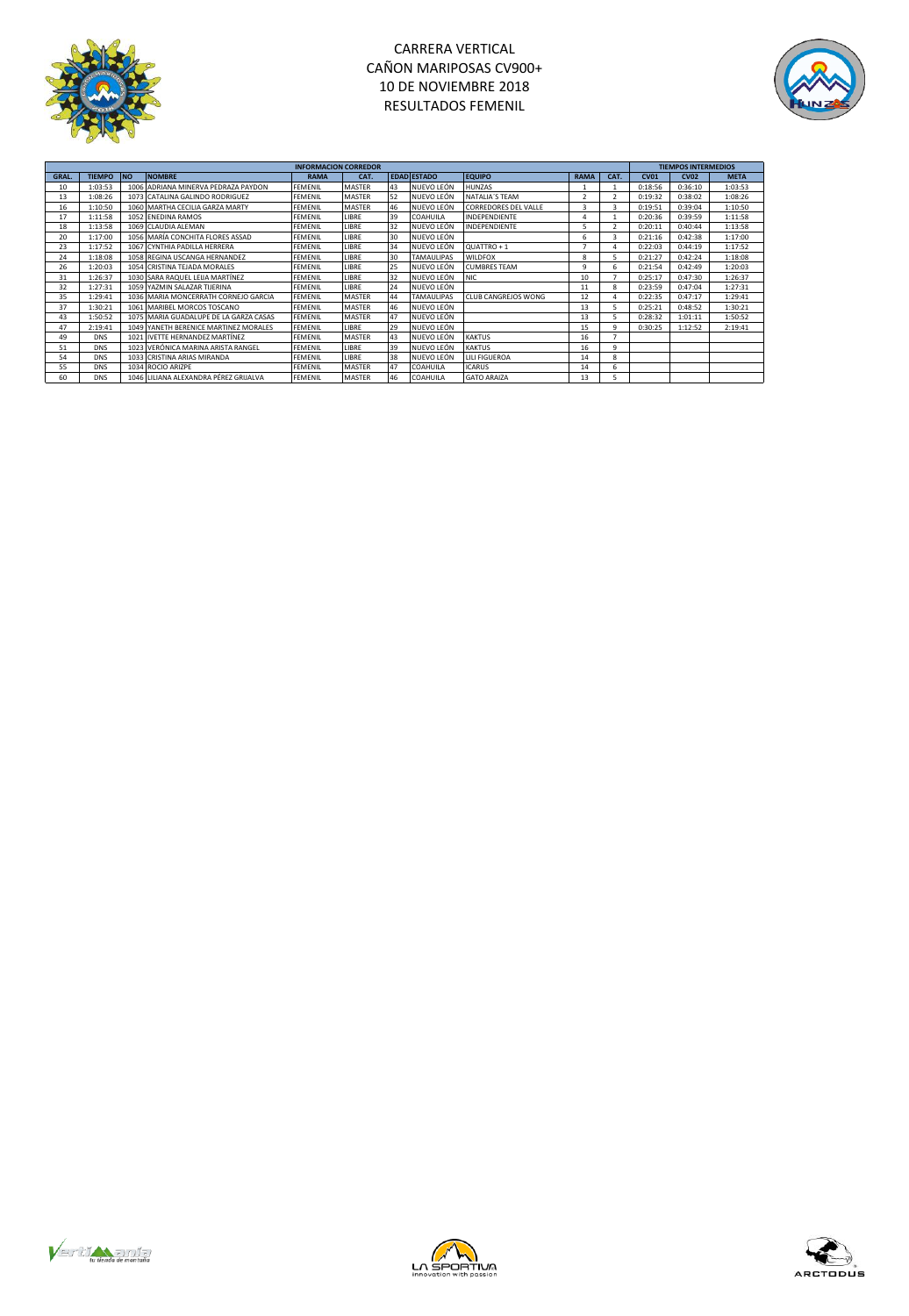

# CARRERA VERTICAL CAÑON MARIPOSAS CV900+ 10 DE NOVIEMBRE 2018 RESULTADOS VARONIL



|                |               |           | <b>INFORMACION CORREDOR</b>             |             |               |    |                      |                          |                |                | <b>TIEMPOS INTERMEDIOS</b> |             |             |
|----------------|---------------|-----------|-----------------------------------------|-------------|---------------|----|----------------------|--------------------------|----------------|----------------|----------------------------|-------------|-------------|
| <b>GRAL</b>    | <b>TIEMPO</b> | <b>NO</b> | <b>NOMBRE</b>                           | <b>RAMA</b> | CAT.          |    | <b>EDAD ESTADO</b>   | <b>EQUIPO</b>            | <b>RAMA</b>    | CAT.           | <b>CV01</b>                | <b>CV02</b> | <b>META</b> |
| $\mathbf{1}$   | 0:42:43       | 1001      | FERNANDO AZAEL MEJIA GONZALEZ           | VARONIL     | LIBRE         | 26 | <b>JALISCO</b>       | VERTIMANIA               | $\mathbf{1}$   | $\mathbf{1}$   | 0:12:41                    | 0:24:16     | 0:42:43     |
| $\overline{2}$ | 0:47:56       |           | 1031 ARTURO ANAYA LEOS                  | VARONIL     | LIBRE         | 29 | NUEVO LEÓN           | <b>KAMARGS</b>           | $\overline{2}$ | $\overline{2}$ | 0:13:48                    | 0:26:05     | 0:47:56     |
| 3              | 0:53:18       |           | 1044 MIGUEL ANGEL PALACIOS HERNANDEZ    | VARONIL     | LIBRE         | 20 | COAHUILA             |                          | 3              | 3              | 0:14:54                    | 0:29:10     | 0:53:18     |
| $\overline{a}$ | 0:54:40       |           | 1070 RAFAEL FALCON                      | VARONIL     | <b>MASTER</b> | 47 | NUEVO LEÓN           | <b>INDEPENDIENTE</b>     | $\overline{4}$ | $\mathbf{1}$   | 0:15:35                    | 0:29:58     | 0:54:40     |
| 5              | 0:56:23       |           | 1004 IVAN CASTILLON RAMOS               | VARONIL     | LIBRE         | 37 | COAHUILA             | ESTILO APLINO            | 5              | $\overline{a}$ | 0:17:29                    | 0:31:55     | 0:56:23     |
| 6              | 0:59:17       |           | 1050 CARLOS CORDOVA ALATORRE            | VARONIL     | <b>MASTER</b> | 43 | NUEVO LEÓN           | <b>JAVIER SANTIAGO</b>   | 6              | $\overline{2}$ | 0:17:17                    | 0:33:11     | 0:59:17     |
| $\overline{7}$ | 1:00:14       |           | 1063 JAVIER ALEJANDRO JIMENEZ LARA      | VARONIL     | LIBRE         | 38 | <b>JALISCO</b>       | KAMARGS                  | $\overline{7}$ | 5              | 0:16:33                    | 0:33:01     | 1:00:14     |
| 8              | 1:02:18       |           | 1025 JJOSÉ ÁNGEL REYES ORTIZ            | VARONIL     | LIBRE         | 35 | NUEVO LEÓN           |                          | 8              | 6              | 0:16:15                    | 0:33:30     | 1:02:18     |
| 9              | 1:03:14       |           | 1005 JORGE DAGOBERTO MORON AYALA        | VARONIL     | <b>MASTER</b> | 47 | NUEVO LEÓN           | <b>HUNZAS</b>            | 9              | 3              | 0:18:56                    | 0:35:32     | 1:03:14     |
| 11             | 1:05:11       |           | 1002 HOUSTON GUITERREZ                  | VARONIL     | LIBRE         | 36 | NUEVO LEÓN           | <b>HUNZAS</b>            | 10             | $\overline{7}$ | 0:18:48                    | 0:36:02     | 1:05:11     |
| 12             | 1:06:26       |           | 1026 ANTONIO MARQUEZ PALACIOS           | VARONIL     | LIBRE         | 36 | NUEVO LEÓN           |                          | 11             | 8              | 0:18:52                    | 0:36:38     | 1:06:26     |
| 14             | 1:09:11       |           | 1041 FABIAN CARRIZALES MARTINEZ         | VARONIL     | LIBRE         | 28 | NUEVO LEÓN           |                          | 12             | 9              | 0:18:41                    | 0:38:18     | 1:09:11     |
| 15             | 1:10:41       |           | 1053 GUSTAVO FLORINDO ZEPEDA AGRAZ      | VARONIL     | <b>MASTER</b> | 48 | NUEVO LEÓN           | <b>RAT PACK</b>          | 13             | $\overline{a}$ | 0:19:35                    | 0:38:34     | 1:10:41     |
| 19             | 1:16:45       |           | 1042 YAYO RAMIREZ                       | VARONIL     | <b>MASTER</b> | 50 | NUEVO LEÓN           | <b>LOS TRAIL-EROS</b>    | 14             | 5              | 0:20:16                    | 0:41:51     | 1:16:45     |
| 21             | 1:17:03       |           | 1055 JOSÉ LUIS PEÑA LÓPEZ               | VARONIL     | LIBRE         | 35 | NUEVO LEÓN           | <b>CUMBRES TEAM</b>      | 15             | 10             | 0:19:54                    | 0:41:28     | 1:17:03     |
| 22             | 1:17:21       |           | 1057 ROBERTO AZAEL KALEB DONJUAN FLORES | VARONIL     | LIBRE         | 31 | NUEVO LEÓN           |                          | 16             | 11             | 0:21:30                    | 0:42:10     | 1:17:21     |
| 25             | 1:18:14       |           | 1072 ALFREDO RODRIGUEZ                  | VARONIL     | LIBRE         | 31 | NAYARIT              |                          | 17             | 12             | 0:22:43                    | 0:42:45     | 1:18:14     |
| 27             | 1:20:40       |           | 1051 HANS RESENDIZ                      | VARONIL     | <b>MASTER</b> | 48 | NUEVO LEÓN           | <b>RAT PACK</b>          | 18             | 6              | 0:19:47                    | 0:42:00     | 1:20:40     |
| 28             | 1:20:47       |           | 1024 RENE GARCIA GOMEZ                  | VARONIL     | <b>MASTER</b> | 61 | COAHUILA             |                          | 19             | $\overline{7}$ | 0:21:23                    | 0:42:42     | 1:20:47     |
| 29             | 1:20:52       |           | 1037 SERGIO IBARRA GONZALEZ             | VARONIL     | LIBRE         | 33 | <b>TAMAULIPAS</b>    | CANGREJOS WONG           | 20             | 13             | 0:21:33                    | 0:42:55     | 1:20:52     |
| 30             | 1:23:16       |           | 1068 EDGAR IVAN MENDOZA CARRIZALES      | VARONIL     | LIBRE         | 30 | NUEVO LEÓN           |                          | 21             | 14             | 0:23:51                    | 0:46:16     | 1:23:16     |
| 33             | 1:28:42       |           | 1074 MARIO ISMAEL FERREL MARTINEZ       | VARONIL     | <b>MASTER</b> | 46 | NUEVO LEÓN           |                          | 22             | $\mathbf{R}$   | 0:22:11                    | 0:46:43     | 1:28:42     |
| 34             | 1:29:00       |           | 1064 EDWIN ROBERTO PIER ESPINOZA        | VARONIL     | LIBRE         | 24 | NUEVO LEÓN           |                          | 23             | 15             | 0:24:32                    | 0:47:20     | 1:29:00     |
| 36             | 1:29:46       |           | 1040 KARIIM RAMIREZ LOPEZ               | VARONIL     | <b>MASTER</b> | 51 | TAMAULIPAS           |                          | 24             | 9              | 0:22:39                    | 0:47:10     | 1:29:46     |
| 38             | 1:31:06       |           | 1045 ROMÁ MARRUFO MARTÍNEZ              | VARONIL     | <b>MASTER</b> | 51 | NUEVO LEÓN           | <b>ESCOBEDO RUNNERS</b>  | 25             | 10             | 0:22:19                    | 0:47:59     | 1:31:06     |
| 39             | 1:37:54       |           | 1027 ERNESTO HINOJOSA ELIZONDO          | VARONIL     | LIBRE         | 36 | NUEVO LEÓN           | LILI FIGUEROA            | 26             | 16             | 0:24:54                    | 0:52:30     | 1:37:54     |
| 40             | 1:43:25       |           | 1066 RAFAEL SANCHEZ TREVIÑO             | VARONIL     | LIBRE         | 37 | NUEVO LEÓN           | QUATTRO + 1              | 27             | 17             | 0:26:20                    | 0:55:15     | 1:43:25     |
| 41             | 1:44:48       |           | 1047 FERNANDO JASSO ZUÑIGA              | VARONIL     | <b>MASTER</b> | 46 | NUEVO LEÓN           |                          | 28             | 11             | 0:28:05                    | 0:59:57     | 1:44:48     |
| 42             | 1:45:47       |           | 1028 JOSE DAMIAN CANTU DAVILA           | VARONIL     | <b>MASTER</b> | 40 | NUEVO LEÓN           | JORGE TELLO MULTITRAINER | 29             | 12             | 0:34:30                    | 1:00:35     | 1:45:47     |
| 44             | 2:01:05       |           | 1065 MARIO ENRIQUE BENAVIDES VILLANUEVA | VARONIL     | <b>MASTER</b> | 50 | NUEVO LEÓN           | QUATTRO + 1              | 30             | 13             | 0:29:43                    | 1:03:40     | 2:01:05     |
| 45             | 2:08:26       | 1071      | <b>CARLOS MOREIRA</b>                   | VARONIL     | <b>MASTER</b> | 49 | NUEVO LEÓN           | QUATTRO +1               | 31             | 14             | 0:30:08                    | 1:08:24     | 2:08:26     |
| 46             | 2:19:36       |           | 1048 CARLOS MANUEL BENITO               | VARONIL     | LIBRE         | 35 | SAN LUIS POTOS       |                          | 32             | 18             | 0:29:17                    | 1:12:47     | 2:19:36     |
| 48             | <b>DNS</b>    |           | 1003 GUILLERMO VAZQUEZ                  | VARONIL     | <b>MASTER</b> | 50 | NUEVO LEÓN           | <b>HUNZAS</b>            | 33             | 15             |                            |             |             |
| 50             | <b>DNS</b>    |           | 1022 OSCAR HERNÁNDEZ MARTÍNEZ           | VARONIL     | <b>MASTER</b> | 41 | NUEVO LEÓN           | <b>KAKTUS</b>            | 34             | 16             |                            |             |             |
| 52             | <b>DNS</b>    |           | 1029 JUAN CARLOS GÓMEZ JIMÉNEZ          | VARONIL     | <b>MASTER</b> | 40 | NUEVO LEÓN           | <b>NIC</b>               | 32             | 15             |                            |             |             |
| 53             | <b>DNS</b>    |           | 1032 JUAN ZACARIAS TIQUET               | VARONIL     | LIBRE         | 34 | NUEVO LEÓN           | ZAC                      | 32             | 17             |                            |             |             |
| 56             | <b>DNS</b>    |           | 1035 ALAN CHRISTIAN PAREDES HERNÁNDEZ   | VARONIL     | LIBRE         | 38 | ESTADO DE MÉXIPANGEA |                          | 30             | 15             |                            |             |             |
| 57             | <b>DNS</b>    |           | 1038 MARTÍN ELISEO OLVERA ORTÍZ         | VARONIL     | LIBRE         | 29 | <b>TAMAULIPAS</b>    | SIGLO XXI                | 29             | 14             |                            |             |             |
| 58             | <b>DNS</b>    |           | 1039 LUIS FELIPE DELGADO BUSTILLOS      | VARONIL     | LIBRE         | 30 | CHIHUAHUA            | PERROS MTB & RUNNER'S    | 28             | 13             |                            |             |             |
| 59             | <b>DNS</b>    |           | 1043 ANTONIO DE JESÚS GUEVARA TORRES    | VARONIL     | LIBRE         | 24 | NUEVO LEÓN           | NINGUNO                  | 28             | 13             |                            |             |             |
| 61             | <b>DNS</b>    |           | 1062 ANTONIO SCIOTTI                    | VARONIL     | <b>MASTER</b> | 50 | NUEVO LEÓN           |                          | 27             | 14             |                            |             |             |





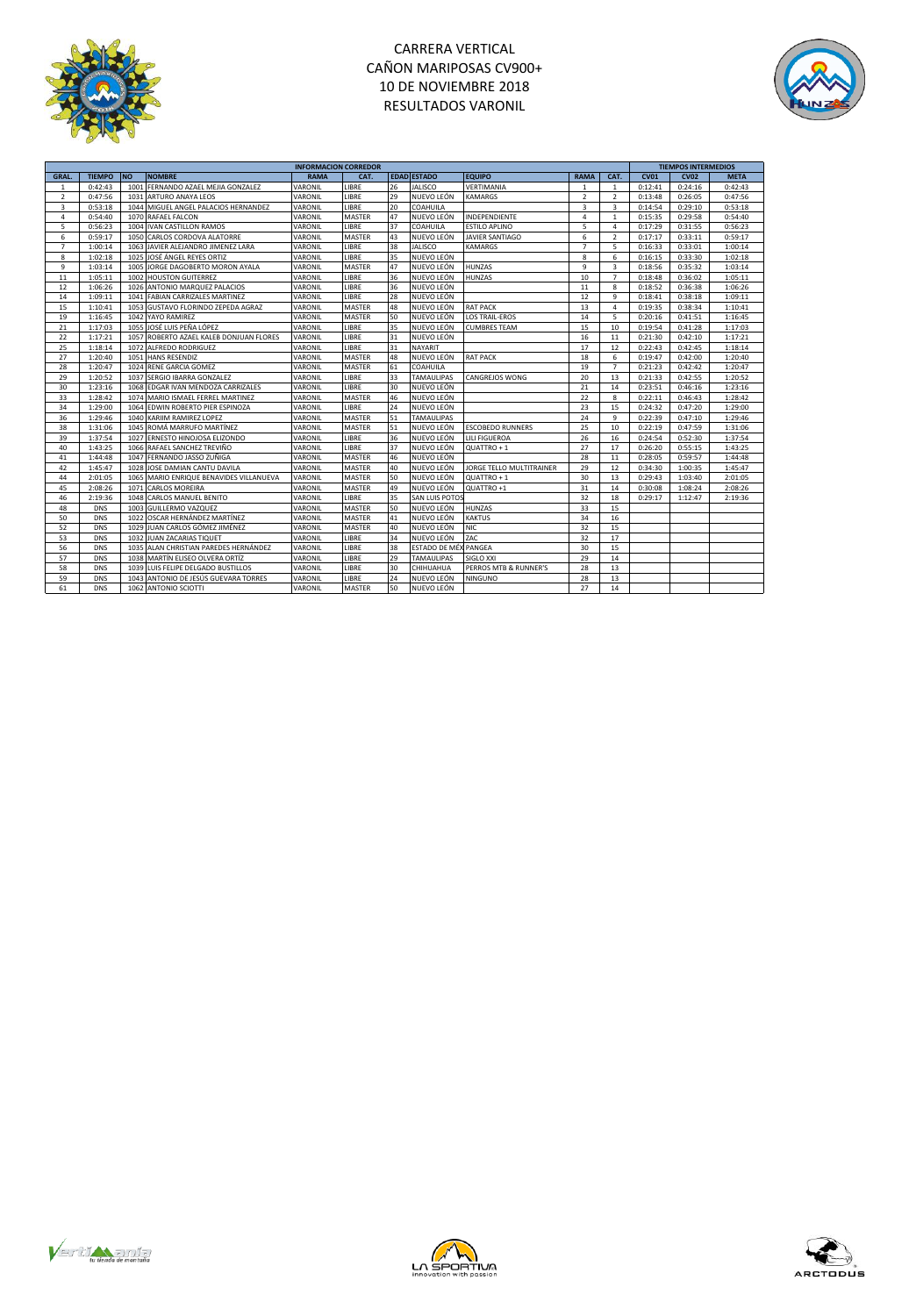

### CARRERA VERTICAL CAÑON MARIPOSAS CV900+ 10 DE NOVIEMBRE 2018 RESULTADOS FEMENIL LIBRE



|       |            |                                       | <b>INFORMACION CORREDOR</b> |       |    |                    |                        |             |      | <b>TIEMPOS INTERMEDIOS</b> |             |             |
|-------|------------|---------------------------------------|-----------------------------|-------|----|--------------------|------------------------|-------------|------|----------------------------|-------------|-------------|
| GRAL. | TIEMPO NO  | <b>NOMBRE</b>                         | <b>RAMA</b>                 | CAT.  |    | <b>EDAD ESTADO</b> | <b>EQUIPO</b>          | <b>RAMA</b> | CAT. | <b>CV01</b>                | <b>CV02</b> | <b>META</b> |
| 17    | 1:11:58    | 1052 ENEDINA RAMOS                    | <b>FEMENIL</b>              | LIBRE | 39 | COAHUILA           | <b>INDEPENDIENTE</b>   |             |      | 0:20:36                    | 0:39:59     | 1:11:58     |
| 18    | 1:13:58    | 1069 CLAUDIA ALEMAN                   | <b>FEMENIL</b>              | LIBRE | 32 | NUEVO LEÓN         | <b>INDEPENDIENTE</b>   |             |      | 0:20:11                    | 0:40:44     | 1:13:58     |
| 20    | 1:17:00    | 1056 MARÍA CONCHITA FLORES ASSAD      | <b>FEMENIL</b>              | LIBRE | 30 | NUEVO LEÓN         |                        |             |      | 0:21:16                    | 0:42:38     | 1:17:00     |
| 23    | 1:17:52    | 1067 CYNTHIA PADILLA HERRERA          | <b>FEMENIL</b>              | LIBRE | 34 | NUEVO LEÓN         | QUATTRO + 1            |             |      | 0:22:03                    | 0:44:19     | 1:17:52     |
| 24    | 1:18:08    | 1058 REGINA USCANGA HERNANDEZ         | FEMENIL                     | LIBRE | 30 | <b>TAMAULIPAS</b>  | WII DEOX               |             |      | 0:21:27                    | 0:42:24     | 1:18:08     |
| 26    | 1:20:03    | 1054 CRISTINA TEJADA MORALES          | <b>FEMENIL</b>              | LIBRE | 25 | NUEVO LEÓN         | <b>CUMBRES TEAM</b>    |             | h    | 0:21:54                    | 0:42:49     | 1:20:03     |
| 31    | 1:26:37    | 1030 SARA RAQUEL LEIJA MARTÍNEZ       | <b>FEMENIL</b>              | LIBRE | 32 | NUEVO LEÓN         | <b>NIC</b>             | 10          |      | 0:25:17                    | 0:47:30     | 1:26:37     |
| 32    | 1:27:31    | 1059 YAZMIN SALAZAR TIJERINA          | <b>FEMENIL</b>              | LIBRE | 24 | NUEVO LEÓN         |                        | 11          | я    | 0:23:59                    | 0:47:04     | 1:27:31     |
| 47    | 2:19:41    | 1049 YANETH BERENICE MARTINEZ MORALES | <b>FEMENIL</b>              | LIBRE | 29 | NUEVO LEÓN         |                        | 15          |      | 0:30:25                    | 1:12:52     | 2:19:41     |
| 51    | <b>DNS</b> | 1023 VERÓNICA MARINA ARISTA RANGEL    | <b>FEMENIL</b>              | LIBRE | 39 | NUEVO LEÓN         | <b>KAKTUS</b>          | 16          |      |                            |             |             |
| 54    | DNS        | 1033 CRISTINA ARIAS MIRANDA           | <b>FEMENIL</b>              | LIBRE | 38 | NUEVO LEÓN         | <b>I II I FIGUEROA</b> | 14          |      |                            |             |             |





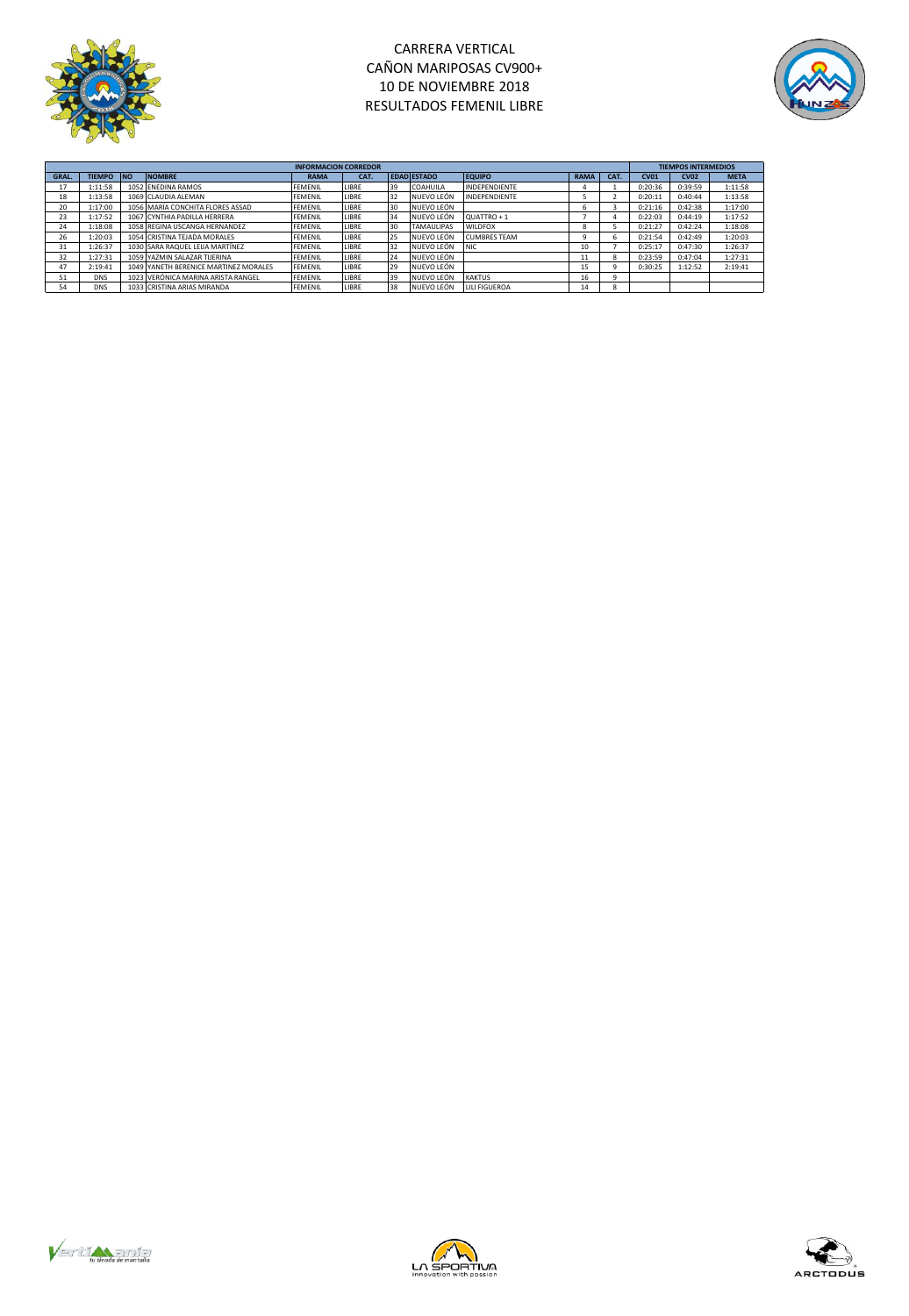

## CARRERA VERTICAL CAÑON MARIPOSAS CV900+ 10 DE NOVIEMBRE 2018 RESULTADOS FEMENIL MASTER



|       | <b>INFORMACION CORREDOR</b> |            |                                        |                |               |    |                    |                      |             |      |             | <b>TIEMPOS INTERMEDIOS</b> |             |  |
|-------|-----------------------------|------------|----------------------------------------|----------------|---------------|----|--------------------|----------------------|-------------|------|-------------|----------------------------|-------------|--|
| GRAL. | <b>TIEMPO</b>               | <b>INO</b> | <b>NOMBRE</b>                          | <b>RAMA</b>    | CAT.          |    | <b>EDAD ESTADO</b> | <b>EQUIPO</b>        | <b>RAMA</b> | CAT. | <b>CV01</b> | <b>CV02</b>                | <b>META</b> |  |
| 10    | 1:03:53                     |            | 1006 ADRIANA MINERVA PEDRAZA PAYDON    | <b>FEMENIL</b> | <b>MASTER</b> | 43 | NUEVO LEÓN         | <b>HUNZAS</b>        |             |      | 0:18:56     | 0:36:10                    | 1:03:53     |  |
| 13    | 1:08:26                     |            | 1073 CATALINA GALINDO RODRIGUEZ        | <b>FEMENIL</b> | <b>MASTER</b> | 52 | NUEVO LEÓN         | NATALIA'S TFAM       |             |      | 0:19:32     | 0:38:02                    | 1:08:26     |  |
| 16    | 1:10:50                     |            | 1060 MARTHA CECILIA GARZA MARTY        | <b>FEMENIL</b> | <b>MASTER</b> | 46 | NUEVO LEÓN         | CORREDORES DEL VALLE |             |      | 0:19:51     | 0:39:04                    | 1:10:50     |  |
| 35    | 1:29:41                     |            | 1036 MARIA MONCERRATH CORNEJO GARCIA   | <b>FEMENIL</b> | <b>MASTER</b> | 44 | <b>TAMAULIPAS</b>  | CLUB CANGREIOS WONG  | 12          |      | 0:22:35     | 0:47:17                    | 1:29:41     |  |
| 37    | 1:30:21                     |            | 1061 MARIBEL MORCOS TOSCANO            | <b>FEMENIL</b> | <b>MASTER</b> | 46 | NUEVO LEÓN         |                      | 13          |      | 0:25:21     | 0:48:52                    | 1:30:21     |  |
| 43    | 1:50:52                     |            | 1075 MARIA GUADALUPE DE LA GARZA CASAS | <b>FEMENIL</b> | <b>MASTER</b> | 47 | NUEVO LEÓN         |                      | 13          |      | 0:28:32     | 1:01:11                    | 1:50:52     |  |
| 49    | <b>DNS</b>                  |            | 1021 IVETTE HERNANDEZ MARTÍNEZ         | <b>FFMFNII</b> | <b>MASTER</b> | 43 | <b>NUEVO LEÓN</b>  | <b>KAKTUS</b>        | 16          |      |             |                            |             |  |
| 55    | <b>DNS</b>                  |            | 1034 ROCIO ARIZPE                      | <b>FEMENIL</b> | <b>MASTER</b> | 47 | <b>COAHUILA</b>    | <b>ICARUS</b>        | 14          |      |             |                            |             |  |
| 60    | <b>DNS</b>                  |            | 1046 LILIANA ALEXANDRA PÉREZ GRIJALVA  | <b>FFMFNII</b> | <b>MASTER</b> | 46 | COAHUILA           | <b>GATO ARAIZA</b>   | 13          |      |             |                            |             |  |





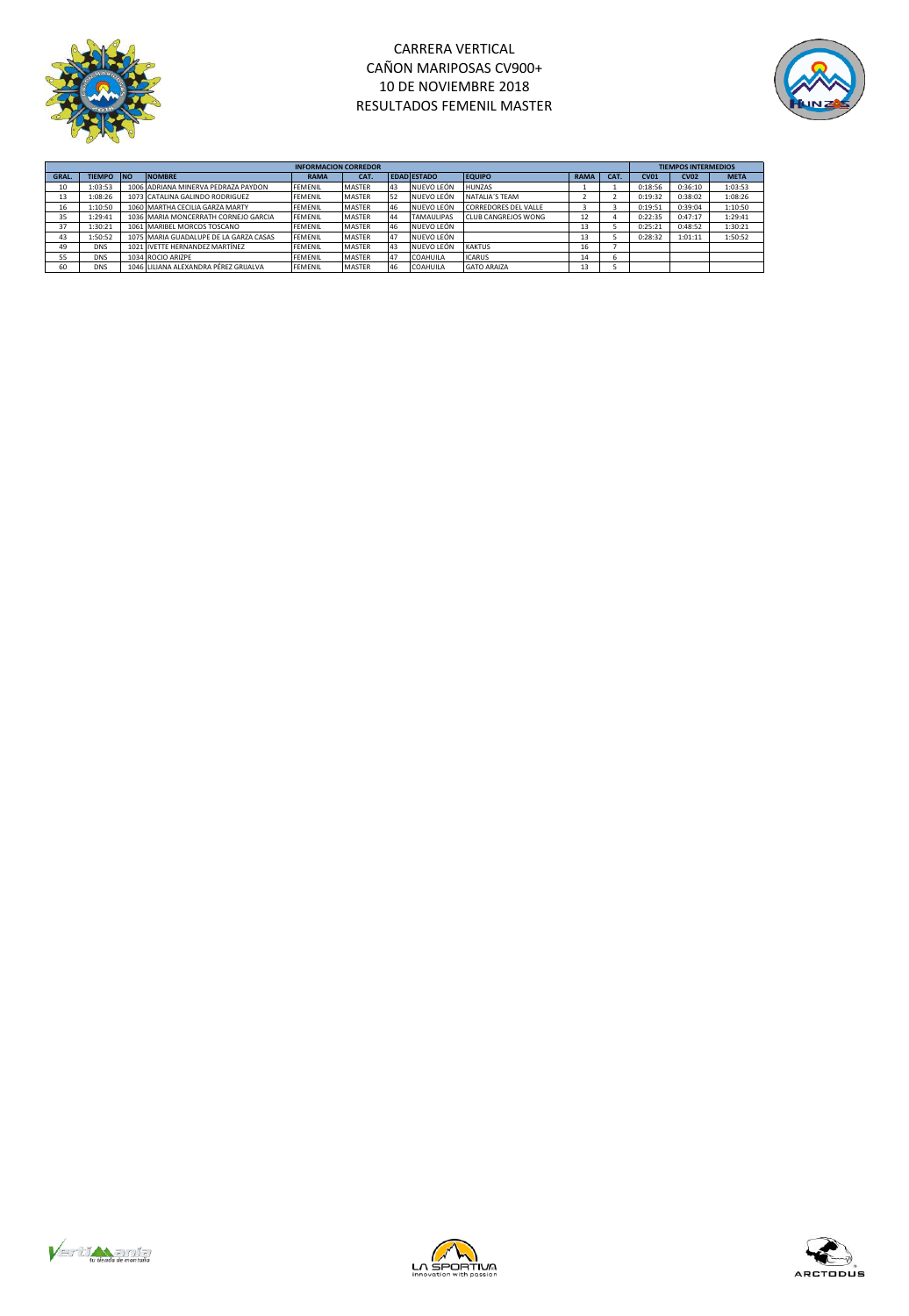

# CARRERA VERTICAL CAÑON MARIPOSAS CV900+ 10 DE NOVIEMBRE 2018 RESULTADOS VARONIL LIBRE



|                |               |           |                                          | <b>INFORMACION CORREDOR</b> |              |    |                      |                        |             |      |         | <b>TIEMPOS INTERMEDIOS</b> |             |  |  |
|----------------|---------------|-----------|------------------------------------------|-----------------------------|--------------|----|----------------------|------------------------|-------------|------|---------|----------------------------|-------------|--|--|
| <b>GRAL.</b>   | <b>TIEMPO</b> | <b>NO</b> | <b>NOMBRE</b>                            | <b>RAMA</b>                 | CAT.         |    | <b>EDAD ESTADO</b>   | <b>EQUIPO</b>          | <b>RAMA</b> | CAT. | CVO1    | C <sub>02</sub>            | <b>META</b> |  |  |
|                | 0:42:43       |           | 1001 FERNANDO AZAEL MEIIA GONZALEZ       | VARONIL                     | LIBRE        | 26 | <b>JALISCO</b>       | VERTIMANIA             |             |      | 0:12:41 | 0:24:16                    | 0:42:43     |  |  |
| $\overline{2}$ | 0:47:56       |           | 1031 ARTURO ANAYA LEOS                   | VARONIL                     | <b>IRRF</b>  | 29 | NUEVO LEÓN           | <b>KAMARGS</b>         |             |      | 0:13:48 | 0:26:05                    | 0:47:56     |  |  |
| 3              | 0:53:18       |           | 1044 MIGUEL ANGEL PALACIOS HERNANDEZ     | VARONIL                     | <b>LIBRE</b> | 20 | COAHUILA             |                        | 3           |      | 0:14:54 | 0:29:10                    | 0:53:18     |  |  |
|                | 0:56:23       |           | 1004 IVAN CASTILLON RAMOS                | VARONIL                     | <b>IRRF</b>  | 37 | COAHUILA             | <b>FSTILO APLINO</b>   |             |      | 0:17:29 | 0:31:55                    | 0:56:23     |  |  |
|                | 1:00:14       |           | 1063 HAVIER ALFIANDRO IIMENEZ LARA       | VARONIL                     | <b>LIBRE</b> | 38 | <b>JALISCO</b>       | <b>KAMARGS</b>         |             |      | 0:16:33 | 0:33:01                    | 1:00:14     |  |  |
| 8              | 1:02:18       |           | 1025 JOSÉ ÁNGEL REYES ORTIZ              | VARONIL                     | <b>LIBRE</b> | 35 | NUEVO LEÓN           |                        | 8           | 6    | 0:16:15 | 0:33:30                    | 1:02:18     |  |  |
| 11             | 1:05:11       |           | 1002 HOUSTON GUITERREZ                   | VARONIL                     | LIBRE        | 36 | NUEVO LEÓN           | <b>HUNZAS</b>          | 10          |      | 0:18:48 | 0:36:02                    | 1:05:11     |  |  |
| 12             | 1:06:26       |           | 1026 ANTONIO MARQUEZ PALACIOS            | VARONIL                     | LIBRE        | 36 | NUEVO LEÓN           |                        | 11          | R    | 0:18:52 | 0:36:38                    | 1:06:26     |  |  |
| 14             | 1:09:11       |           | 1041 FABIAN CARRIZALES MARTINEZ          | VARONIL                     | <b>LIBRE</b> | 28 | NUEVO LEÓN           |                        | 12          | 9    | 0:18:41 | 0:38:18                    | 1:09:11     |  |  |
| 21             | 1:17:03       |           | 1055 LOSÉ LUIS PEÑA LÓPEZ                | VARONIL                     | <b>IRRF</b>  | 35 | NUEVO LEÓN           | <b>CUMBRES TEAM</b>    | 15          | 10   | 0:19:54 | 0:41:28                    | 1:17:03     |  |  |
| 22             | 1:17:21       |           | 1057 ROBERTO AZAFI KALEB DONILIAN FLORES | VARONIL                     | <b>LIBRE</b> | 31 | NUEVO LEÓN           |                        | 16          | 11   | 0:21:30 | 0:42:10                    | 1:17:21     |  |  |
| 25             | 1:18:14       |           | 1072 ALFREDO RODRIGUEZ                   | VARONIL                     | <b>IRRF</b>  | 31 | NAYARIT              |                        | 17          | 12   | 0:22:43 | 0:42:45                    | 1:18:14     |  |  |
| 29             | 1:20:52       |           | 1037 SERGIO IBARRA GONZALEZ              | VARONIL                     | LIBRE        | 33 | <b>TAMAULIPAS</b>    | <b>CANGREJOS WONG</b>  | 20          | 13   | 0:21:33 | 0:42:55                    | 1:20:52     |  |  |
| 30             | 1:23:16       |           | 1068 FDGAR IVAN MENDOZA CARRIZALES       | VARONIL                     | LIBRE        | 30 | NUEVO LEÓN           |                        | 21          | 14   | 0:23:51 | 0:46:16                    | 1:23:16     |  |  |
| 34             | 1:29:00       |           | 1064 FDWIN ROBERTO PIER ESPINOZA         | VARONIL                     | <b>IBRF</b>  | 24 | NUEVO LEÓN           |                        | 23          | 15   | 0:24:32 | 0:47:20                    | 1:29:00     |  |  |
| 39             | 1:37:54       |           | 1027 FRNESTO HINOIOSA FLIZONDO           | VARONIL                     | <b>IBRF</b>  | 36 | NUEVO LEÓN           | <b>I II I FIGUEROA</b> | 26          | 16   | 0:24:54 | 0:52:30                    | 1:37:54     |  |  |
| 40             | 1:43:25       |           | 1066 RAFAEL SANCHEZ TREVIÑO              | VARONIL                     | <b>IRRF</b>  | 37 | NUEVO LEÓN           | QUATTRO + 1            | 27          | 17   | 0:26:20 | 0:55:15                    | 1:43:25     |  |  |
| 46             | 2:19:36       |           | 1048 CARLOS MANUEL BENITO                | VARONIL                     | LIBRE        | 35 | SAN LUIS POTOS       |                        | 32          | 18   | 0:29:17 | 1:12:47                    | 2:19:36     |  |  |
| 53             | <b>DNS</b>    |           | 1032 JUAN ZACARIAS TIQUET                | VARONIL                     | <b>IBRF</b>  | 34 | NUEVO LEÓN           | ZAC                    | 32          | 17   |         |                            |             |  |  |
| 56             | <b>DNS</b>    |           | 1035 ALAN CHRISTIAN PAREDES HERNÁNDEZ    | VARONIL                     | LIBRE        | 38 | ESTADO DE MÉX PANGEA |                        | 30          | 15   |         |                            |             |  |  |
| 57             | <b>DNS</b>    |           | 1038 MARTÍN ELISEO OLVERA ORTÍZ          | VARONIL                     | <b>IBRF</b>  | 29 | <b>TAMAULIPAS</b>    | SIGLO XXI              | 29          | 14   |         |                            |             |  |  |
| 58             | <b>DNS</b>    |           | 1039 LUIS EFLIPE DELGADO BUSTILLOS       | VARONIL                     | <b>IBRF</b>  | 30 | CHIHUAHUA            | PERROS MTB & RUNNER'S  | 28          | 13   |         |                            |             |  |  |
| 59             | <b>DNS</b>    |           | 1043 ANTONIO DE JESÚS GUEVARA TORRES     | VARONIL                     | <b>IBRE</b>  | 24 | NUEVO LEÓN           | <b>NINGUNO</b>         | 28          | 13   |         |                            |             |  |  |